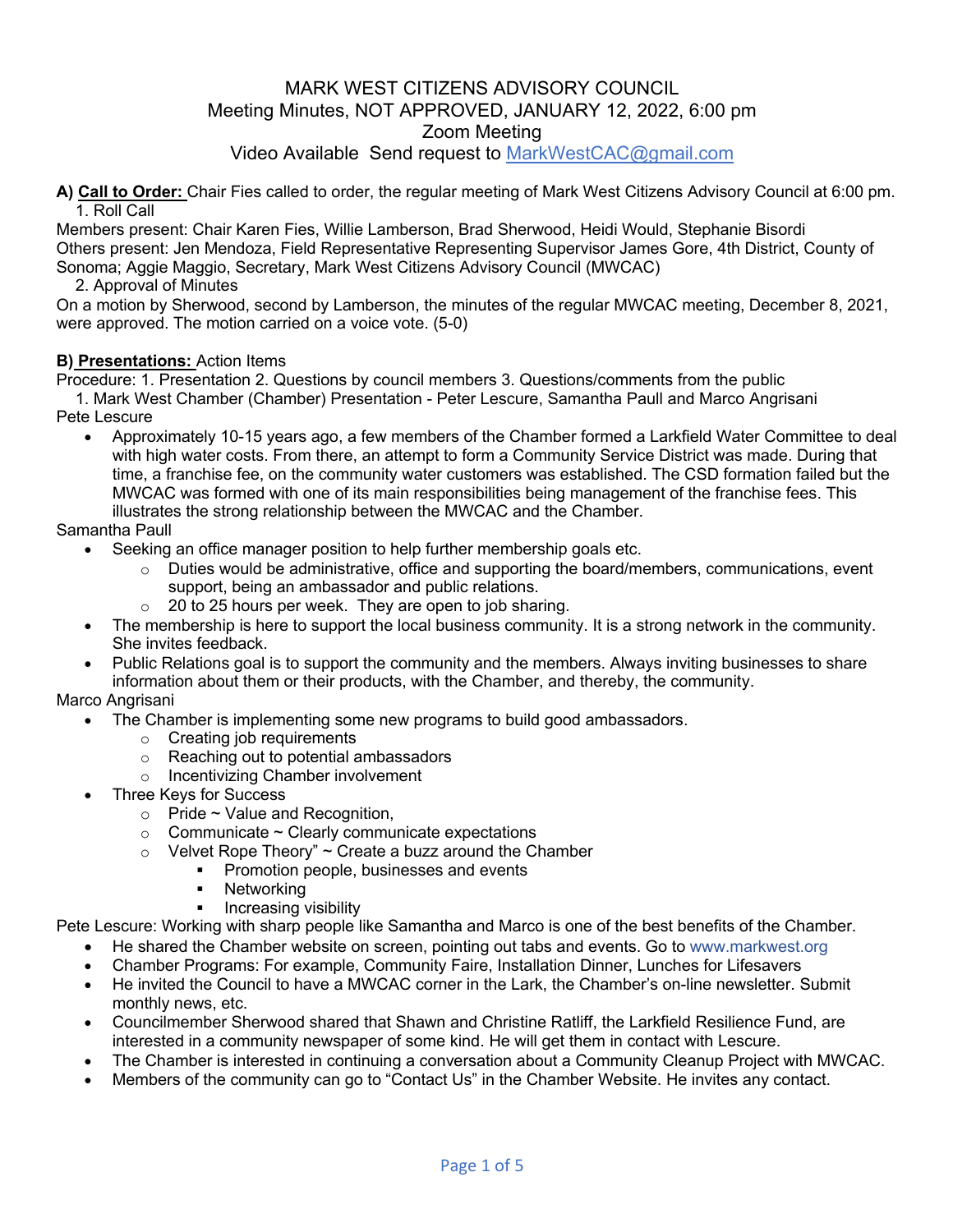# Video Available Send request to MarkWestCAC@gmail.com

Council member comments/questions

Sherwood: Why isn't there a "Welcome to Larkfield" sign? Chamber president Steve Plamman will look into the possibility.

Mendoza. Suggestions

- Talk to Roni Berg regarding Fulton's Founders Day.
- The County now has an Adopt a Road Program.
- The North County Jail has a garden with a native plant nursery. She said you can talk to them about putting pollinator plants into right-of-way or in peoples' yards.
- If you do go with a sign, see Jen Mendoza for help with permitting.

Comments from the Chat

- Can we get the link to the Council website on the Chamber site? Response: Yes
- Can MWCAC members attend Chamber meetings? Response: Yes
- Can anyone sign up to get the Lark newsletter? Response: Yes, https://markwest.org/the-lark/
- Do we really need a sign? How many signs do we need? Response: Good for community pride.

2. Mark West Area November 5, 2021 "Walk-About" Report - Jen Mendoza

Representatives from CHP, Fire, Road Department and Community members visited several places in Larkfield.

- River Rd, in front of Sutter Hospital ~ Roads engineer checked out the different turn lanes, on/off ramps, entrances/exits to Lavell Road and Sutter Hospital.
- Reibli School ~ Main concern is sidewalks. That is being addressed. Also, a line of vehicles spilling onto Mark West Springs Rd. The issue is that, by law, there should be no parking there for 30 feet. The road department added a red curb to resolve that.
- From Mark West Springs Road (MWSR) to Wikiup Business Park:
	- o Hawk light ~ still waiting for that. Discussed fire trucks entering Old Redwood Highway (ORH) need to be able to access the Hawk light to activate it before they enter.
	- $\circ$  Discussed a road diet, sequestering water and landscaping, all to calm and slow down traffic.
	- $\circ$  Crosswalk at St. James and ORH  $\sim$  The stop sign placement allows vehicles to go thru the crosswalk before stopping. Trying to fix it.
	- o The bridge on ORH ~ Discussing installing a walking path, a shelf attached to the bridge, for bikes and pedestrians. Example: There is one being attached to a bridge in Cloverdale.
- Next Step is to get ideas from Nader Dahu, TPW Engineering Division Manager, to present to the community. Perhaps in spring time.

As a side note: Mendoza also reported on the repaved burned areas this year. Utility companies paid for it. They had set aside the money when they put their utilities in. The County is aware that other roads, as well as sidewalks and gutters, also need to be repaved.

Mendoza is working on creating a work list to bring to TPW/Roads Maintenance with all these needs and situations included. They will discuss all of them, the budget and possibilities/limitations. She will report back to the Council.

Community Comments/questions

- Phil Farber: Walk-About in Old Larkfield neighborhood? Response: Not during the walk-about, which was about traffic design issues, not condition. Mendoza and Supervisor Gore both have separately walked it.
- Farber is concerned about the poor conditions in the neighborhood. He is seeking direction to get it addressed.
- Mendoza: She is the go-to person. It will be addressed, when she meets with Johannes Hoevertsz, TPW Director, He's the one who figures out how to spread the money around. She doesn't yet know when or how but it will happen.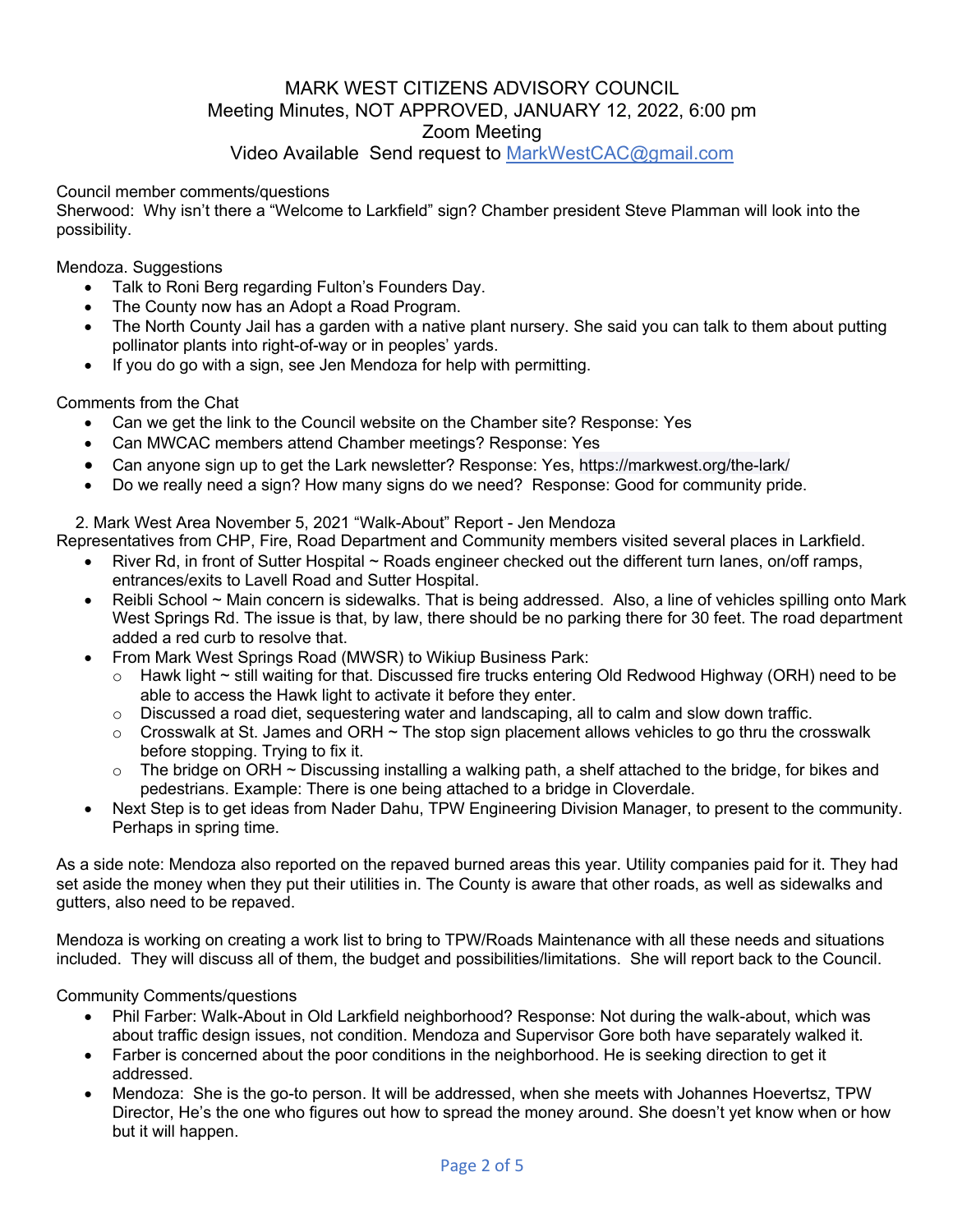# Video Available Send request to MarkWestCAC@gmail.com

• Lescure: Report on Lavell Rd. flooding? It's being worked on. Mendoza will soon report on various active projects.

Administrative Adjustment to the Agenda ~ at end of Mendoza's Walk About Report

1. Mendoza swore in two new council members, Heidi Would and Stephanie Bisordi.

3. Blue Book Discussion - Chair Karen Fies and Jen Mendoza.

Chair Fies and Jen Mendoza are seeking input, for this initial discussion on possible adjustments to the Blue Book.

- Term limits: Quantify the limits.
- Coverage area: How far abroad can the jurisdiction of the Council go? Now limited to area of Franchise Fees.
- "Citizens Advisory Council" is an old name. Other areas use "Municipal Advisory Councils" or MACs.
- Chair Fies and Mendoza will look at several different expansion areas; possibly adding areas of interest that can be addressed.
- Need language about officers and terms.
- Fies will work with Mendoza and bring back action items in February and March. Blue Book updates will need to be approved by the Board of Supervisors after the Council approves recommendations.

# Comments from Council Members

Sherwood:

- Get community input.
- He is not for term limits (ending representation by really good members).
- There are conflicting regulatory issues that need fixing (e.g. MWUSD members don't have to live in our area).
- Also find a way to engage former council members, in a structured way.
- Have more structured community committees.
- Chair Fies added that Roni Berg wants to create a committee; Roni coined the "Friends of the Council".

Lamberson: Has always been a proponent of expanding boundaries. He read from the resolutions for forming the Council in 2016, stating that the Council will continuously be changing and dealing with new issues. He said that it is a foundation for expanding. Expanding boundaries would take care of term limit concerns, creating more potential members.

- Examples: KOI Tribe property issue is not within current boundaries and the airport affects all of us.
- Bisordi: Added another example: Roni Berg still needs to have a voice.
- Sherwood: Half of Fulton is now in Supervisor Hopkins district.

Mendoza: Regarding term limit issues, it's important to also include possibilities of new members.

- You are a MAC, by legal definition.
- You have a strong group of participants and you don't want to lose great former members.
- Dry Creek MAC has term limits (only for consecutive terms). Members can come back for additional terms.
- Term limits are a Council decision. Her concern is that there is a group that does not have term limits and they are like a dictatorship. The community does not get along with them.
- Boundaries: She, as a person, thinks it's a good idea. You can appoint people that live in other areas.
- The airport does affect this area. She recommends an Ad Hoc committee to deal with the Aviation Commission.

Would: Can the number of Council members be expanded? Response: Yes. Need an odd number to avoid tie votes.

Comments on Chat

• How are vacancies advertised? Response by Chair Fies: The Maddie Act requires advertising. It'son the Board of Supervisors website showing everything: names, terms, etc. Supervisor Gore can appoint. Different community organizations can submit nominations, such as the school board or Town of Fulton. Advertising needs improvement.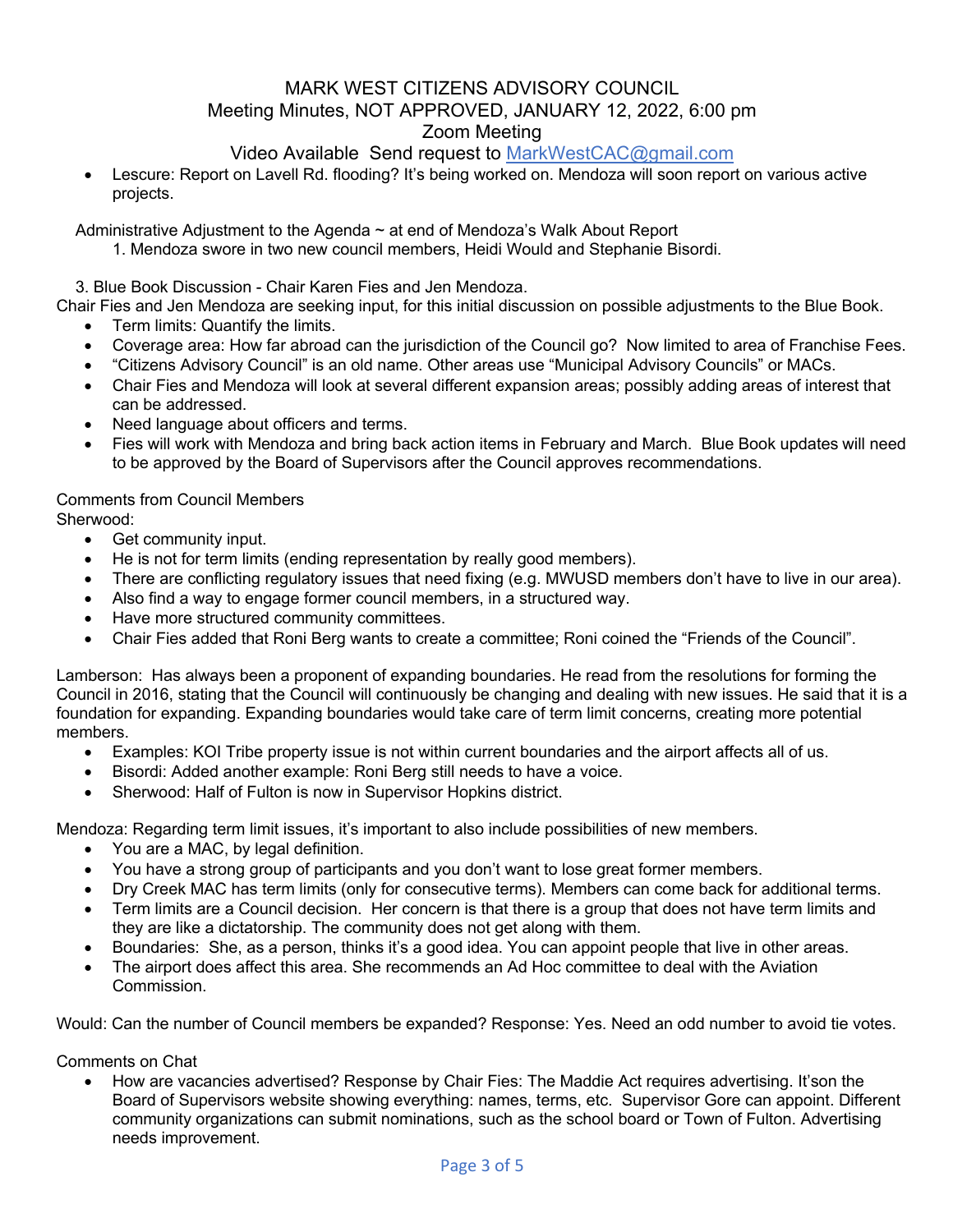## Video Available Send request to MarkWestCAC@gmail.com

- Swearing in is not on the agenda. Response by Jen Mendoza: That was a mistake. It needed to be done. It is just administrative, with no community input necessary; So she just got it done. She apologized for it.
- New boundaries are usually based on existing boundaries. MWCAC boundary is the Cal Am Water District. Some use fire districts. Can have multiple districts which can cross over.
- Geographic representation would be helpful. Anyone surveying other MACs? Response: No, not now. This one was the first one, setting the example.
- Council can advertise in the Lark.
- Problem is that you have to know how and when to look for openings.
	- Response: Can follow the Facebook page.
- Community can find any information in the minutes on any of the posted sites. See footer at end of minutes.
- Expanding boundaries may be a good reason to expand to seven council members.
- Consider if people want the Council in their areas. Would need their approval before restructuring boundaries.
- Some kind of ambassador program explaining how, why and for whom the MWCAC works would be helpful.

## **C) Presentations of Referrals from Permit Sonoma:** ACTION ITEM None

Consideration of proposed projects will proceed as follows: 1. Presentation by project applicant 2. Questions by Councilmembers 3. Questions and comments from the public 4. Response by applicant, if required 5. Comments by Council members 6. Resolution, ACTION, if indicated.

**D) Council Member Announcements/Information/Discussions/Disclosures:** Information only, unless stated

1. February 9, 2022 will be Zoom only. The goal is to start hybrid meetings at the Learning Center in March, 2022. Check websites and minutes.

2. Sherwood met Phil Farber in Old Larkfield. Roads are in horrible shape. They discussed possible sewer options.

## **E) Subcommittee Reports & Discussions:** ACTION ITEM

- Appreciate any new members for any of these subcommittees.
- 1. Neighborhood Improvement Funding Program (NIFP) Subcommittee (Fies/Sherwood)
	- There are currently no NIFP applications.
	- The committee will look at NIFP application, including funding timelines, which don't seem to apply and any other edits needed.

#### 2. Rebuild/Fire Mitigation Subcommittee (Sherwood/Fies)

- Reached out to Johannes Hoevertsz,TPW Director, about a North Coast Resource Regional Fire Capacity Technical Assistance Program Grant, because the Council is not a legal agency of its own, and has to go through the County, our fiscal agent, to apply for a grant, if appropriate. Applications are due in April, 2022. Chair Fies will continue pursuing this possibility.
- Links to other County vegetation management opportunities are on the Council website. https://markwestcac.org
- 3. Community Services District (CSD) Subcommittee (Sherwood/Lamberson) A CSD is not possible, for what is needed now. A non-profit will work.
- 4. Wikiup Open Space (Lamberson/Would)
	- We are somewhere between finalizing the easement language and the appraisal language.
	- There is some discussion about signage to inform public about current status and progress.
- 5. Sonoma County General Plan for Mark West Area (Lamberson)
	- Not much happening, maybe spring or summer. Lescure and David Hansen are willing to work on it outside the Council.